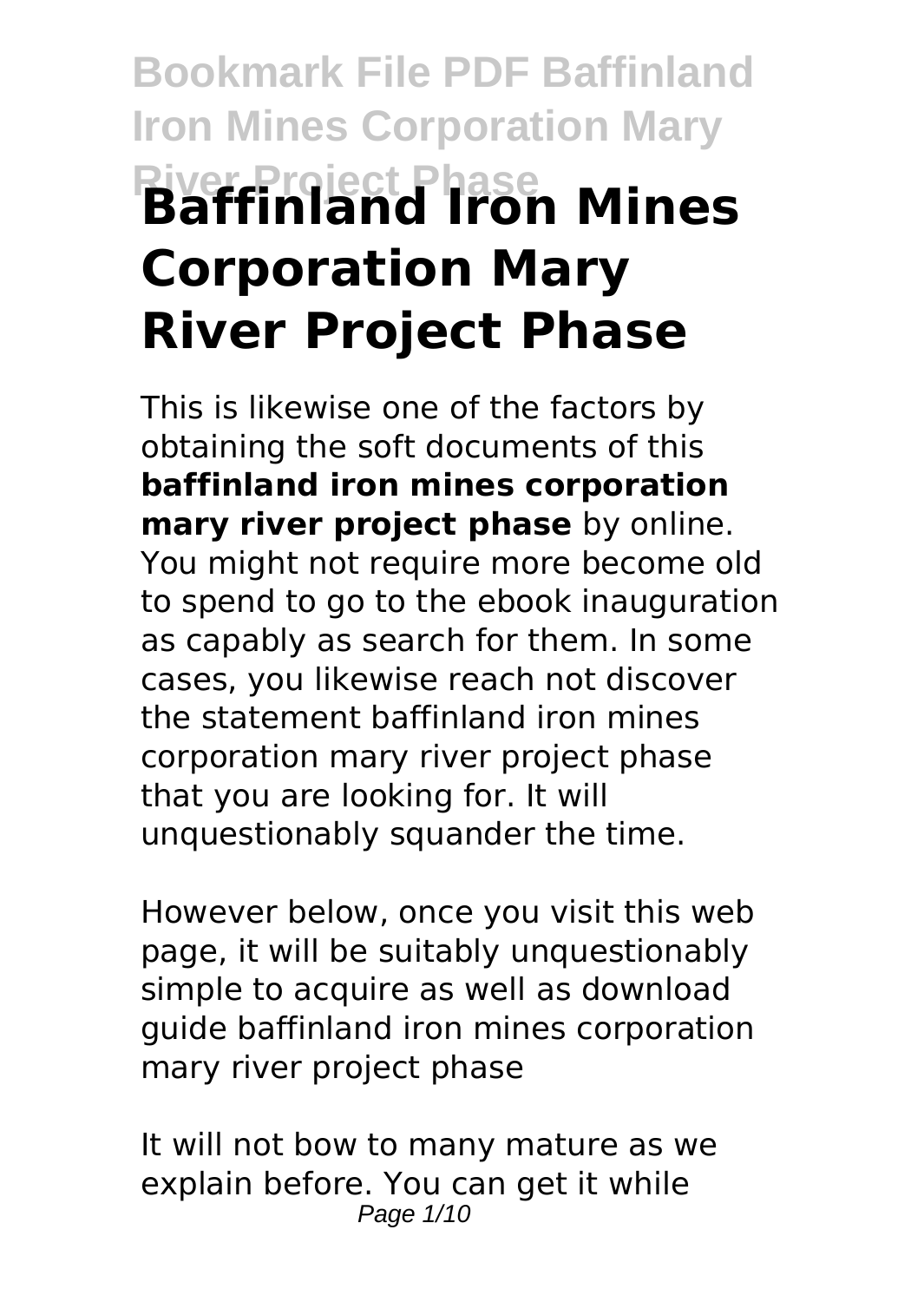**Bookmark File PDF Baffinland Iron Mines Corporation Mary River Project Phase** perform something else at home and even in your workplace. appropriately easy! So, are you question? Just exercise just what we present under as skillfully as evaluation **baffinland iron mines corporation mary river project phase** what you as soon as to read!

Because it's a charity, Gutenberg subsists on donations. If you appreciate what they're doing, please consider making a tax-deductible donation by PayPal, Flattr, check, or money order.

# **Baffinland Iron Mines Corporation Mary**

Baffinland Iron Mines Corporation (Baffinland) is a Canadian mining company, mining iron ore at the Mary River operation in the Qikiqtani region of North Baffin, Nunavut, Canada. It is jointly owned by Nunavut Iron Ore and ArcelorMittal and operates a high-grade iron ore mine here.

# **Baffinland: Home - Mary River Mine**

Page 2/10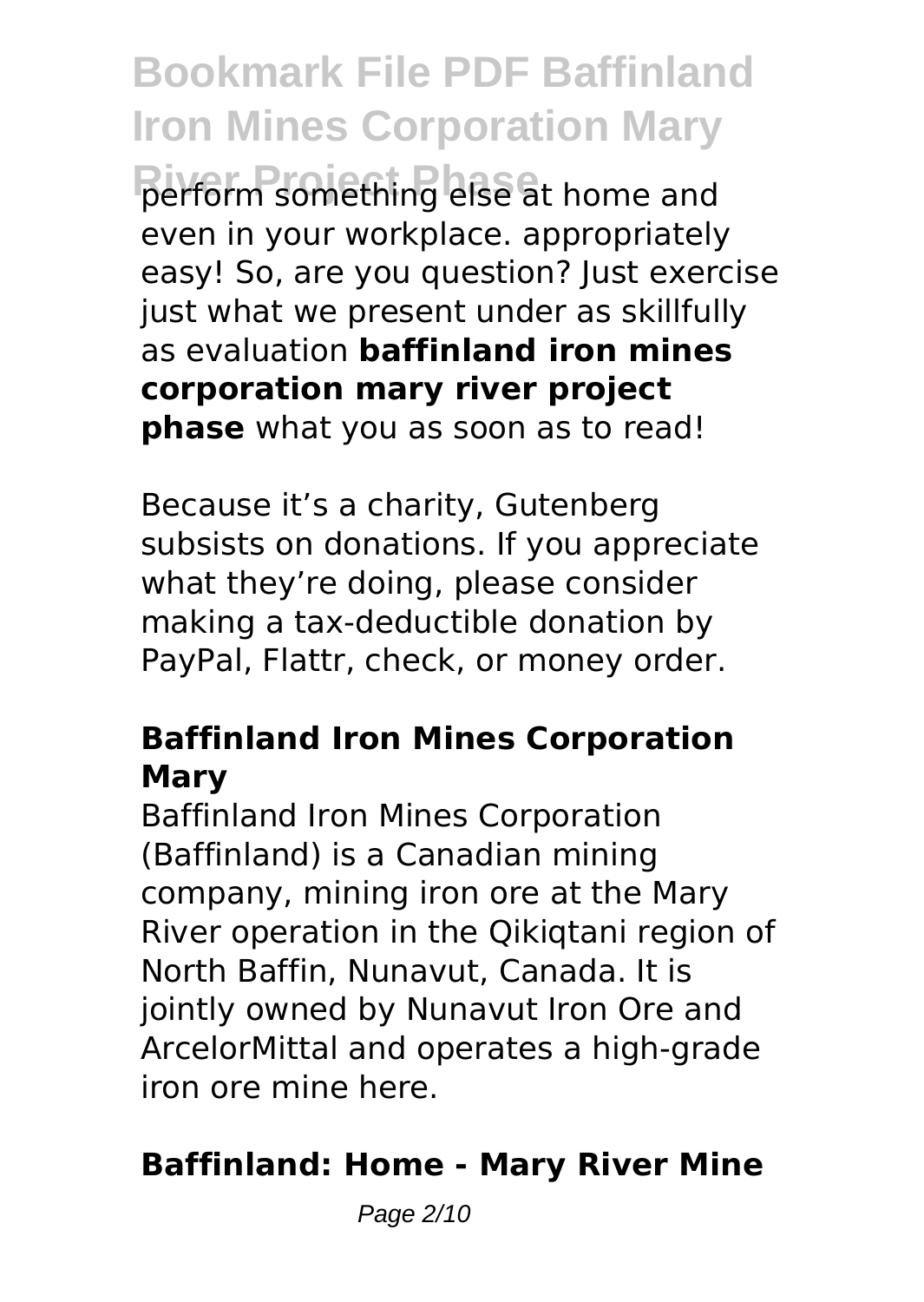**Bookmark File PDF Baffinland Iron Mines Corporation Mary**

**Raffinland Iron Mines Corporation** (Baffinland) is a Canadian mining company, mining iron ore at the Mary River operation in the Qikiqtani region of North Baffin, Nunavut, Canada. It is jointly owned by Nunavut Iron Ore and ArcelorMittal and operates a high-grade iron ore mine here.

## **Baffinland: Mary River Mine**

Baffinland Iron Mines Corporation. Website. www.baffinland.com. The Mary River Mine is an open pit iron mine operated by the Baffinland Iron Mines Corporation in the Mary River area of Baffin Island, Nunavut, Canada. It is said to be the world's sixth most northerly mine.

#### **Mary River Mine - Wikipedia**

Megan Lord-Hoyle is vice president of sustainable development for Baffinland Iron Mine's Corporation. Technical meetings for an expansion at Mary River are starting Sept. 14. (Beth Brown/CBC ) Ten ...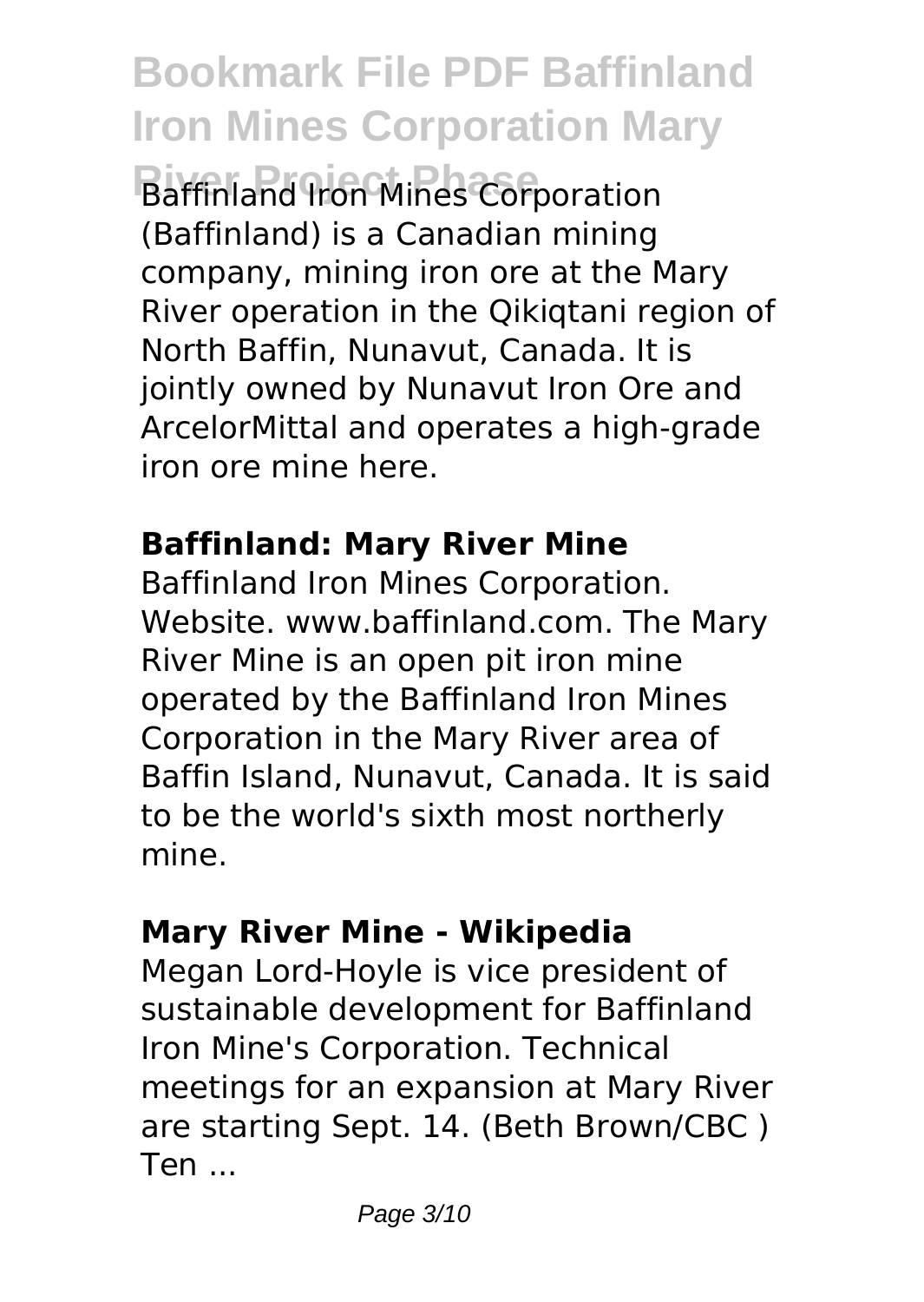# **Bookmark File PDF Baffinland Iron Mines Corporation Mary River Project Phase**

# **Marine life, mineral disputes remain as Nunavut mine ...**

The stalled environmental assessment process to examine Baffinland Iron Mine Corp.'s proposed phase two expansion resumes this week. Technical meetings that were supposed to happen in March, but were cancelled due to COVID-19 restrictions, are taking place by teleconference from Sept. 14 to 18. The mining company has been trying to get the process restarted throughout the summer, over ...

## **Environmental assessment of Mary River mine's proposed ...**

Hamlet mayors and hunters associations in the five communities closest to Nunavut's Mary River Mine are unhappy with an agreement signed in lune between Baffinland Iron Mines Corporation and the ...

# **Mary River agreement between QIA and Baffinland leaves ...**

Page 4/10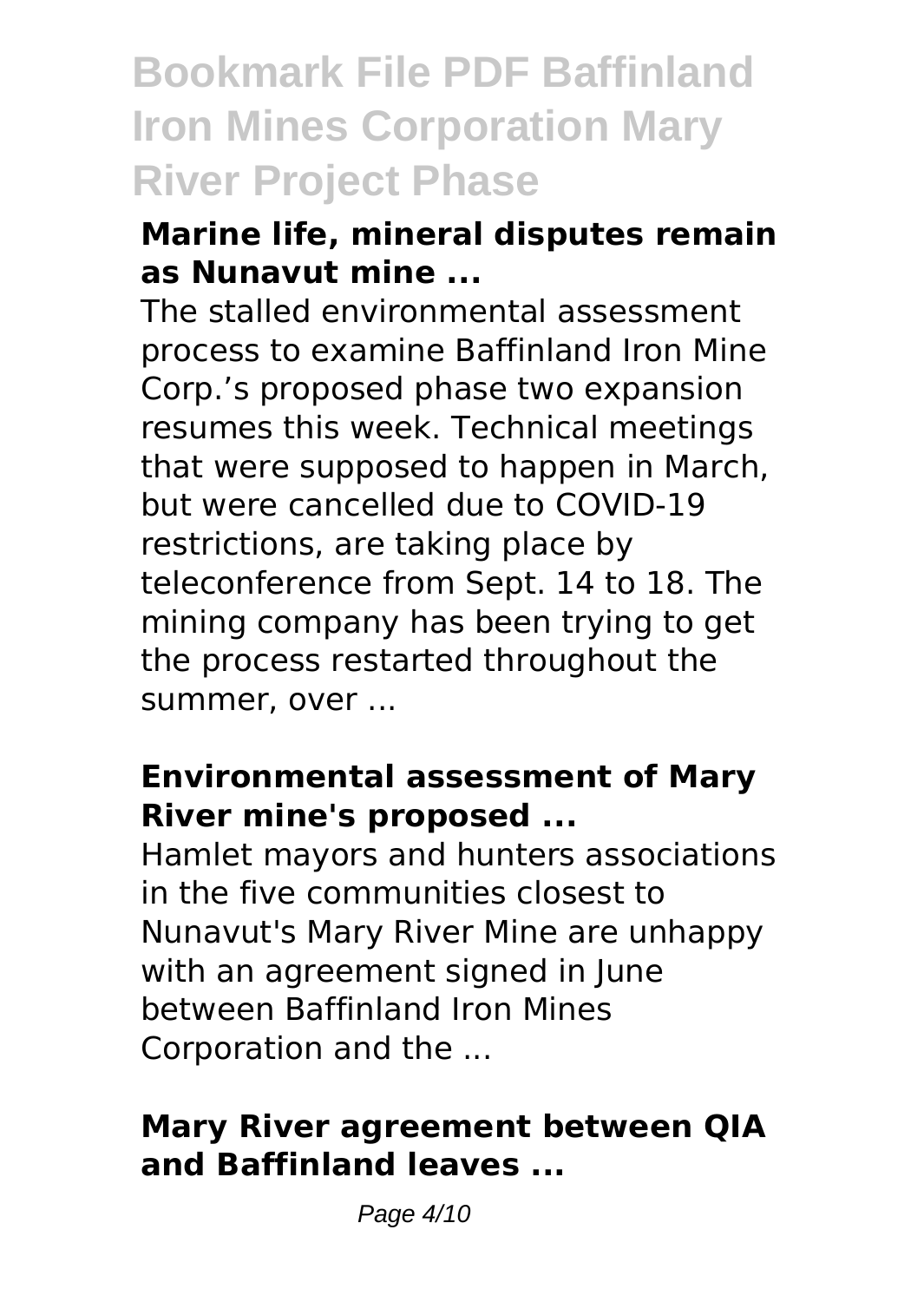**Bookmark File PDF Baffinland Iron Mines Corporation Mary Raffinland Iron Mines Corporation wants** to more than quadruple the mine's production, starting in 2025. Credit: Baffinland Media Centre Even 150 miles away from the Mary River iron mine, Peter ...

### **On Baffin Island in the Fragile Canadian Arctic, an Iron ...**

About Baffinland Iron Mines Corp. Baffinland Iron Mines Corporation (Baffinland) is a Canadian mining company, mining iron ore at the Mary River operation in the Qikiqtani region of North Baffin, Nunavut, Canada. It is jointly owned by Nunavut Iron Ore and ArcelorMittal and operates a high-grade iron ore mine here.

#### **Baffinland: Careers**

The mine, operated by Baffinland Iron Mines Corporation, is located 176 kilometres from Pond Inlet. At the meetings, Baffinland is presenting on Inuit traditional knowledge included in the project ...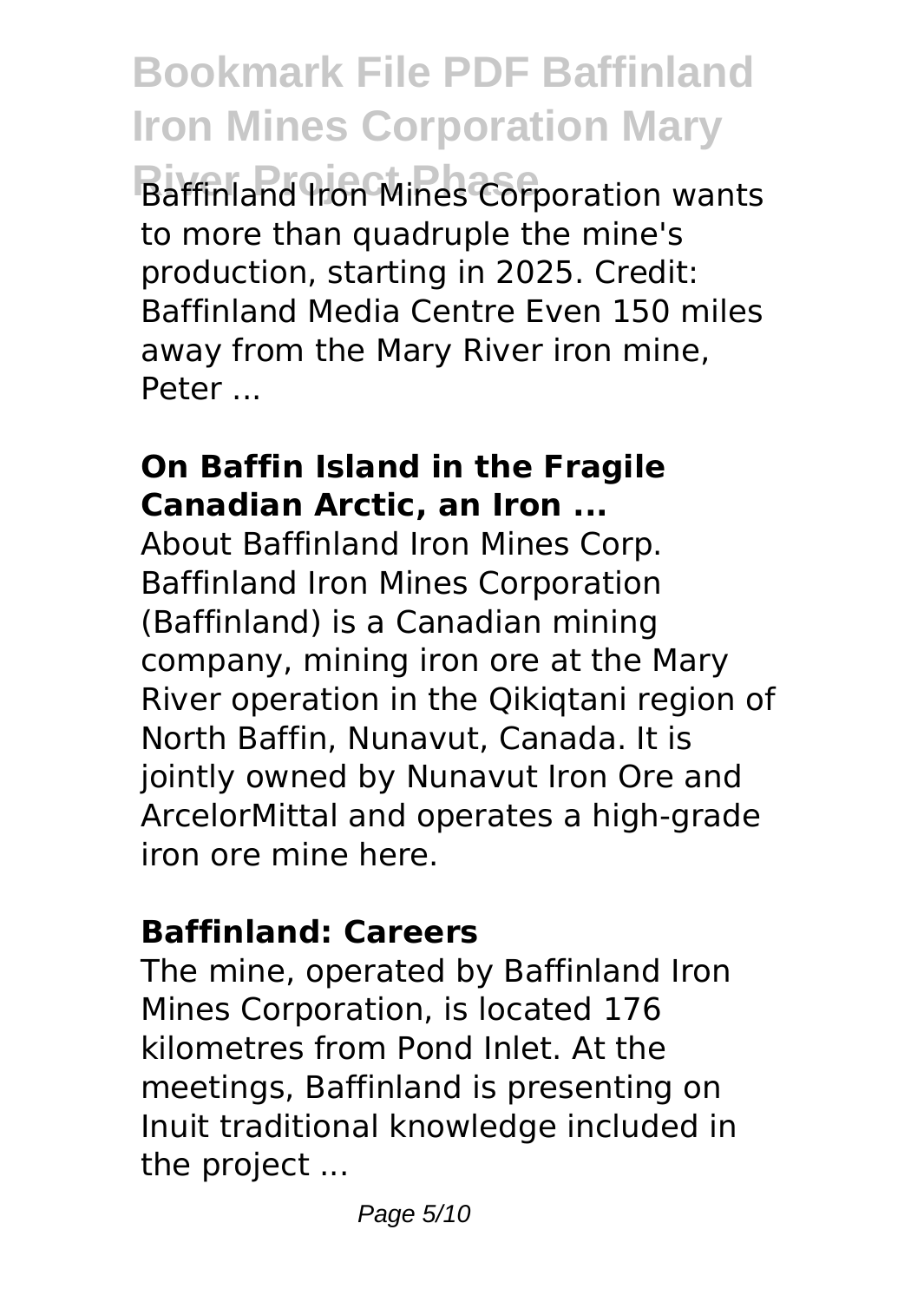# **Bookmark File PDF Baffinland Iron Mines Corporation Mary River Project Phase**

**Igloolik leaders say Inuit face barriers in Nunavut mine ...** Baffinland Iron Mines Corporation operates as a mining company. The Company acquires, explores, and develops iron and mineral properties. Baffinland Iron Mines conducts its business operations in ...

# **Baffinland Iron Mines Corp - Company Profile and News ...**

Baffinland Iron Mines Corporation (Baffinland) is a Canadian mining company, mining iron ore at the Mary River operation in the Qikiqtani region of North Baffin, Nunavut, Canada. It is jointly owned by Nunavut Iron Ore and ArcelorMittal and operates a high-grade iron ore mine here.

# **Baffinland: News Releases**

The stalled environmental assessment process to examine Baffinland Iron Mine Corp.'s proposed phase two expansion resumes this week. Technical meetings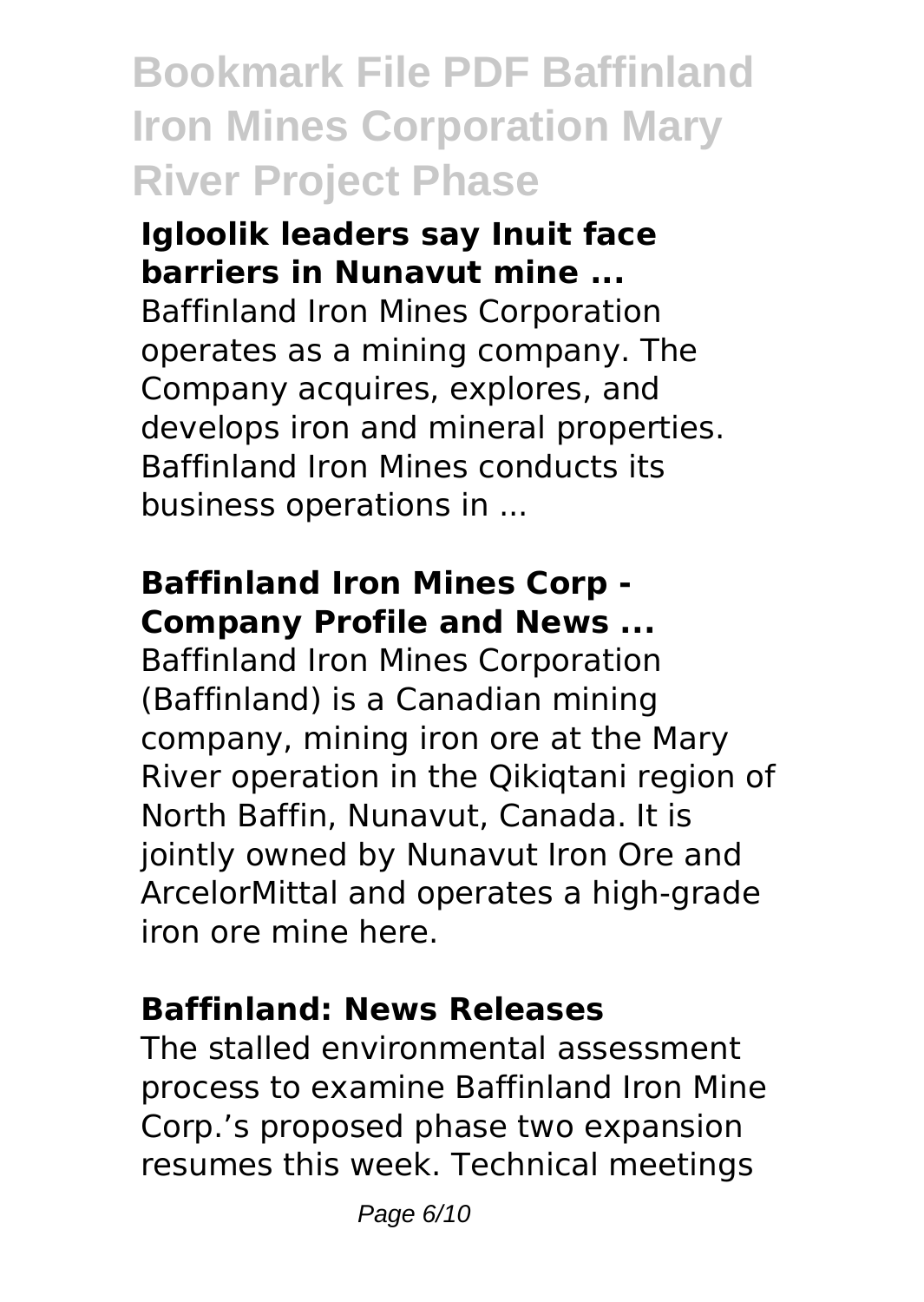**Bookmark File PDF Baffinland Iron Mines Corporation Mary** *River Ripposed to happen in March,* but ...

# **Environmental assessment of Mary River mine's proposed ...**

Baffinland Iron Mines Corp. says it has laid off 586 contracted employees working at its Mary River mine. Of those contractors, 96 are Inuit and 490 are non-Inuit, the company said in an email to Nunatsiaq News. No direct Baffinland employees are affected, Baffinland said.

## **Baffinland lays off 586 contract employees, halts planned ...**

ArcelorMittal and Nunavut Iron Ore Acquisition announced on Monday that they had acquired an additional 89.7 million shares of the Baffinland Iron Mines Corporation, bringing their stake in the Arctic mining company to 89 percent on a diluted basis.

# **ArcelorMittal and Nunavut Iro Ore Add to Baffinland Stake ...**

Nunavut Impact Review Board meetings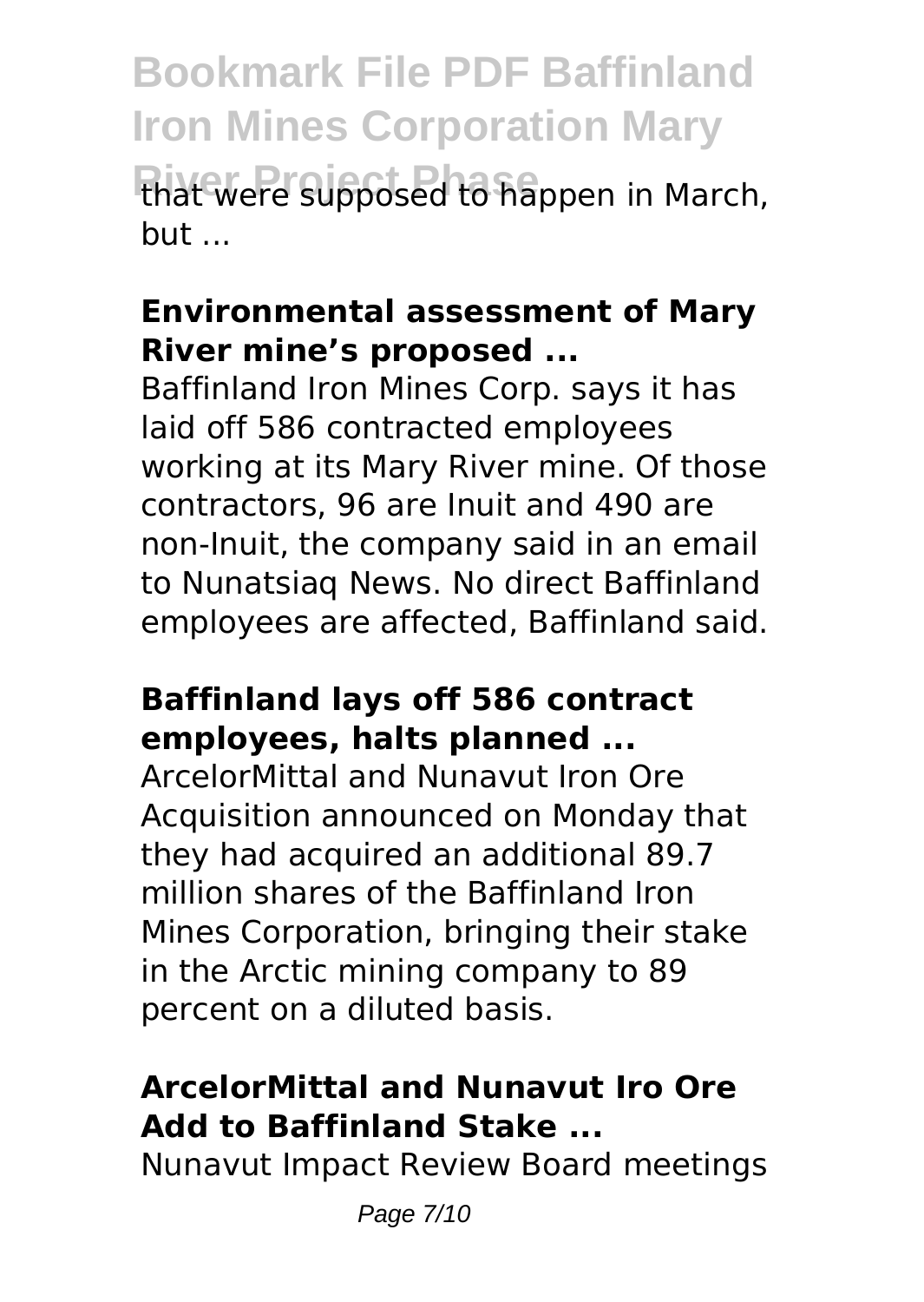**Bookmark File PDF Baffinland Iron Mines Corporation Mary River Project Phase** over Mary River Mine's proposed expansion from an annual output of six million tonnes to 12 million tonnes resumed this week after a 10 month delay. The mine, operated by Baffinland Iron Mines Corporation, is located 176 kilometres from Pond Inlet.

#### **Igloolik leaders say Inuit face barriers in Nunavut mine ...**

Greenland is allowed to participate in future decisions concerning Baffinland Iron Mines Corp.'s Mary River mine expansion plan. This was determined by the Impact Assessment Agency of Canada and communicated in a June 25 letter to the Nunavut Impact Review Board, after the Kingdom of Denmark, on behalf of the autonomous territory of Greenland, asked to be included in the decision-making process.

#### **Canada allows Greenland to weigh in on Nunavut mine ...**

Baffinland Iron Mines Corporation Securities Class Action Canada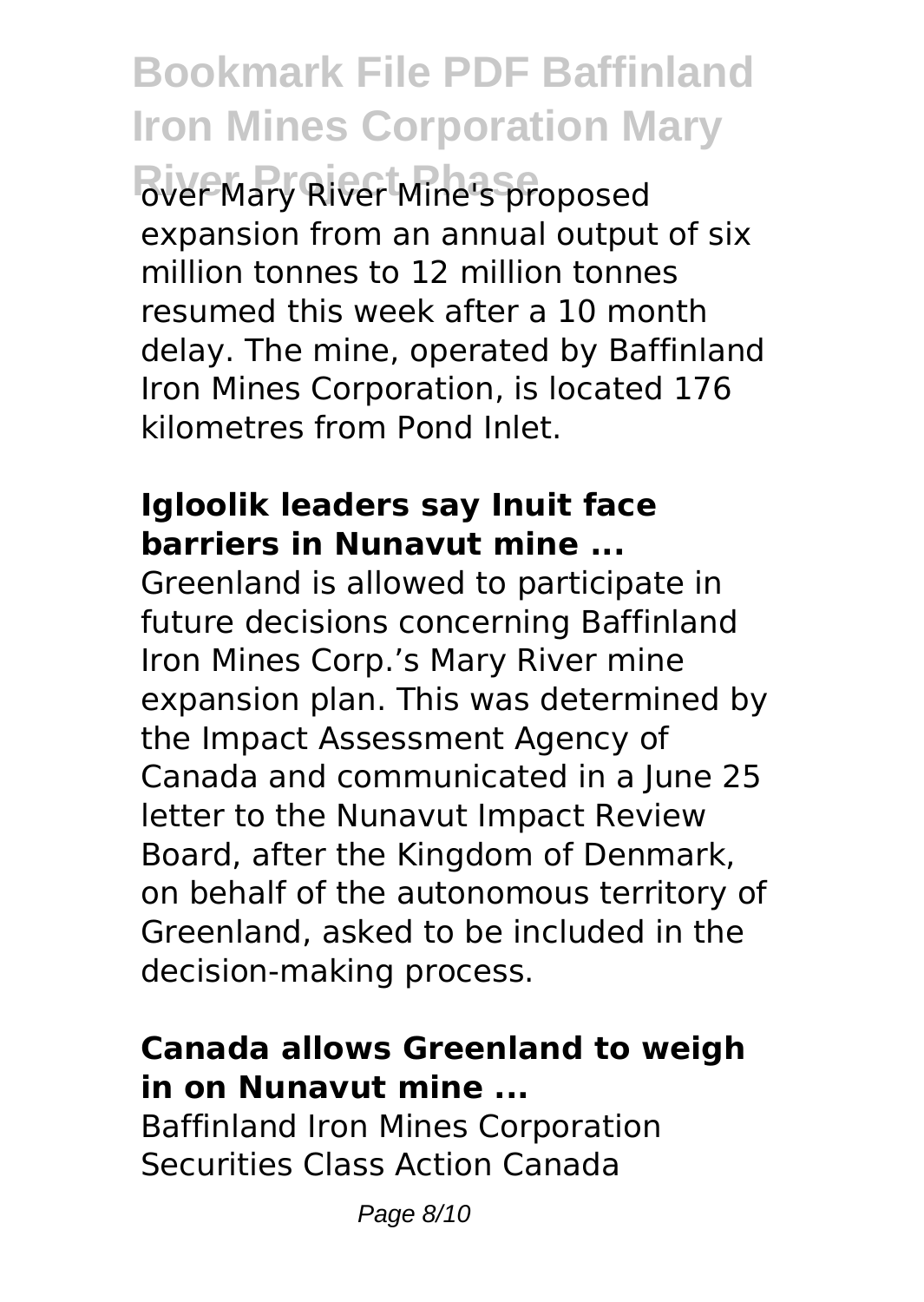**Bookmark File PDF Baffinland Iron Mines Corporation Mary River Project Phase** NewsWire LONDON, Ontario, June 28, 2019 LONDON, Ontario, June 28, 2019 /CNW/ -- Siskinds, LLP Did you tender securities of ...

# **Baffinland Iron Mines Corporation Securities Class Action ...**

Baffinland Iron Mines Corporation Mary River NU At Baffinland, we work and live beyond the Arctic Circle, mining iron ore at our Mary River Property, located in the Qikiqtani Region of Nunavut on Baffin Island; one of the world's most captivating... www.baffinland.com 8 days ago Email.

## **All jobs at Baffinland Iron Mines | Eluta.ca**

POND INLET, Nunavut, July 23, 2020 (GLOBE NEWSWIRE) -- Baffinland Iron Mines Corporation ("Baffinland" or the "Company"), Nunavut Sealink & Supply Inc. (NSSI), and Cypher Environmental Ltd. have partnered up to donate their time and resources to support the Hamlet of Pond Inlet conduct a dust